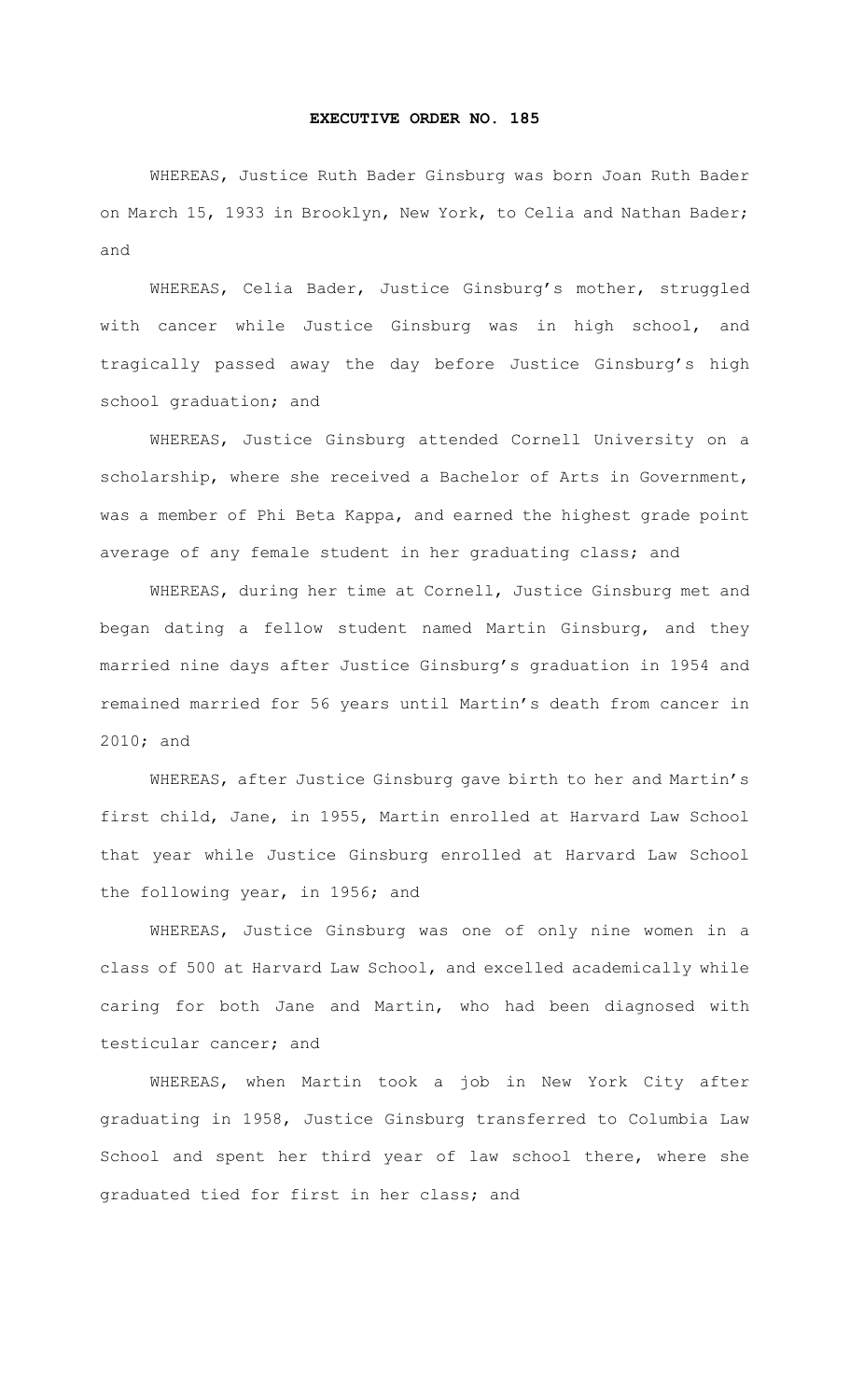WHEREAS, despite her superb academic credentials, Justice Ginsburg received no offers from New York law firms and was rejected for a clerkship at the U.S. Supreme Court by a Justice who refused to consider her because she was a woman, reflecting the pervasive discrimination that women in the law faced during that time; and

 WHEREAS, Justice Ginsburg eventually obtained a clerkship with U.S. District Judge Edmund L. Palmieri of the Southern District of New York, and then went to work for the Columbia Law School Project on International Procedure, and produced a treatise on Swedish civil law; and

 WHEREAS, Justice Ginsburg joined the faculty at Rutgers Law School in Newark in 1963, at which time she was one of fewer than 20 female law professors in the United States, and taught there from 1963 to 1972; and

 WHEREAS, during this time, Justice Ginsburg and Martin had their second child, James, in 1965; and

 WHEREAS, while a member of the faculty, Justice Ginsburg began volunteering to work on discrimination cases for the New Jersey affiliate and the national chapter of the American Civil Liberties Union ("ACLU"), including *Reed v. Reed*, 404 U.S. 71 (1972), in which the U.S. Supreme Court ruled for the first time that the Equal Protection Clause in the Fourteenth Amendment prohibits gender discrimination; and

 WHEREAS, in 1972, Justice Ginsburg left Rutgers Law School to join the faculty at Columbia Law School as its first female tenured law professor and was also hired that year as the first director of the Women's Rights Project at the ACLU; and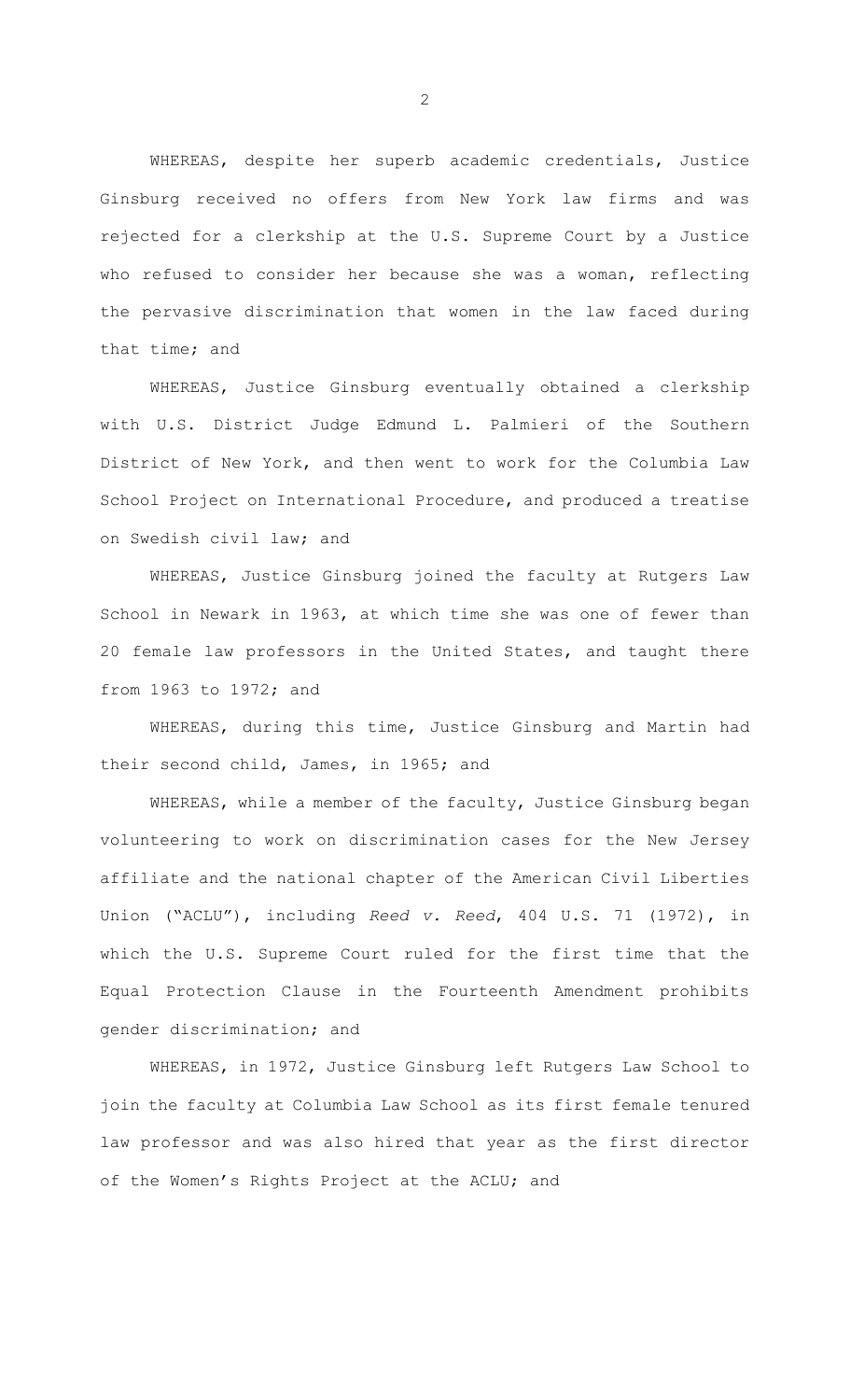WHEREAS, in her role at the Women's Rights Project, Justice Ginsburg argued six gender discrimination cases before the U.S. Supreme Court and won five of them, including several cases where she argued against laws that were based on stereotypes of male and female roles; and

 WHEREAS, her contributions to gender equality in the courts led many observers to describe her as the Thurgood Marshall of the women's rights movement; and

 WHEREAS, in 1980, Justice Ginsburg was nominated by President Jimmy Carter to serve as a Judge on the U.S. Court of Appeals for the District of Columbia Circuit, and she served on that court for 13 years; and

 WHEREAS, in June 1993, President Clinton nominated Justice Ginsburg to the U.S. Supreme Court, and after being confirmed by a 96 to 3 vote in the Senate, she became the second woman ever to serve on our nation's highest court; and

 WHEREAS, Justice Ginsburg served on the U.S. Supreme Court for over 27 years, and authored numerous landmark majority and dissenting opinions; and

 WHEREAS, in 1996, Justice Ginsburg wrote the majority opinion in *United States v. Virginia*, 518 U.S. 515 (1996), where the Court held that the Virginia Military Institute's all-male admissions policy violated the Equal Protection Clause; and

 WHEREAS, in *Ledbetter v. Goodyear*, 550 U.S. 618 (2007), Justice Ginsburg dissented and called on Congress to clarify Title VII and reverse the majority's decision making it extraordinarily difficult to assert a pay discrimination claim, which came to pass in 2009 when Congress passed the Lily Ledbetter Fair Pay Act that was signed into law by President Barack Obama; and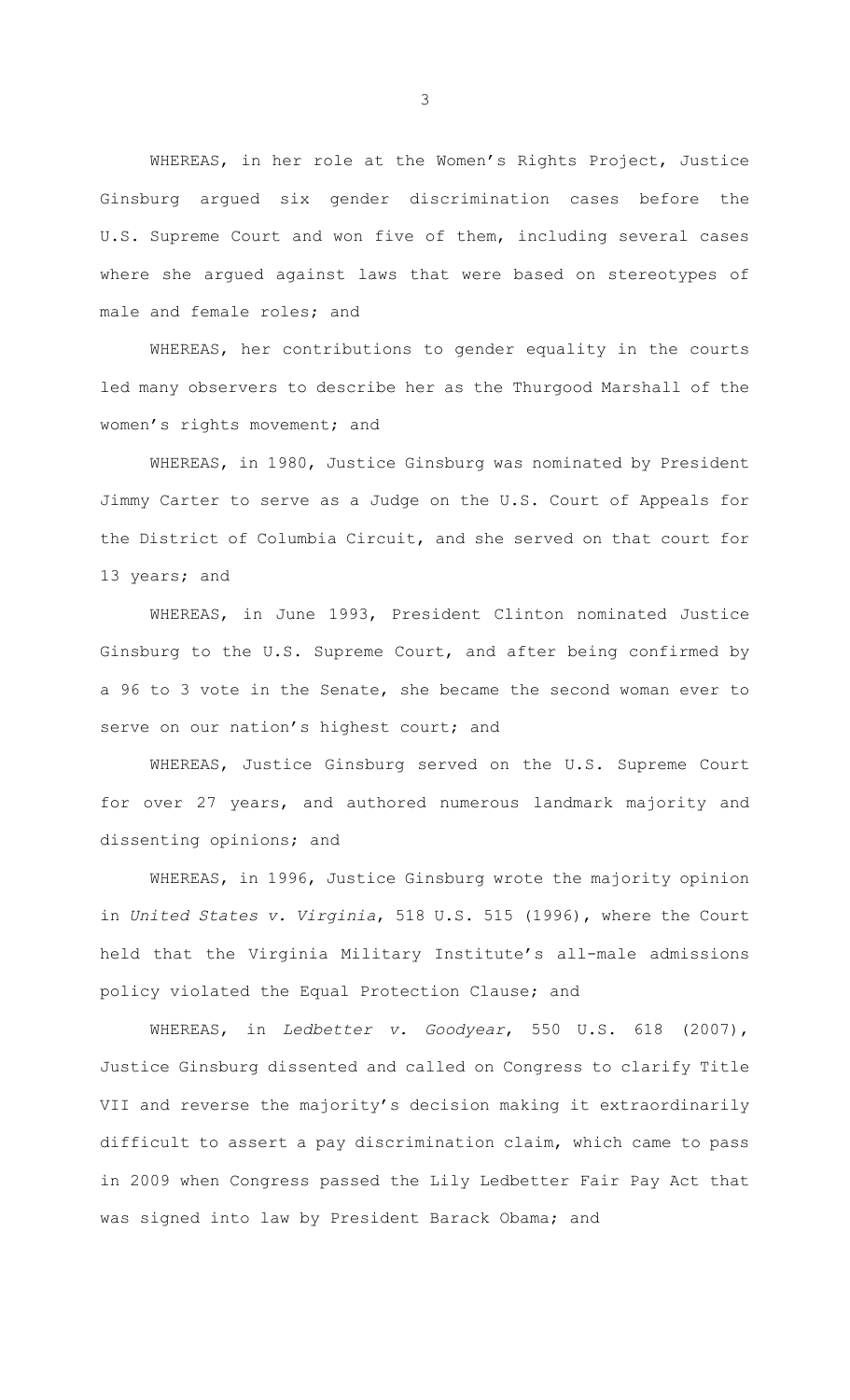WHEREAS, Justice Ginsburg also notably dissented in *Shelby County v. Holder*, 570 U.S. 2 (2013), where she criticized the Court's decision to invalidate portions of the Voting Rights Act of 1965 because "throwing out preclearance when it has worked and is continuing to work to stop discriminatory changes is like throwing away your umbrella in a rainstorm because you are not getting wet"; and

 WHEREAS, Justice Ginsburg was a beloved member of the Court, and famously forged a close personal friendship with Justice Antonin Scalia despite their sharp ideological differences, serving as a reminder that we in public life can disagree while still maintaining civility and respect for each other; and

 WHEREAS, towards the end of her tenure, Justice Ginsburg achieved significant fame in pop culture and became the subject of numerous books, movies, and artwork, making her an iconic figure to younger generations who have benefited from her fights for equality; and

 WHEREAS, in 2019, I had the distinct honor of presenting Justice Ginsburg with The Golden Pea on behalf of MARCHENLAND Berlin, an experience that my family and I will never forget; and

 WHEREAS, Justice Ginsburg died from complications of metastatic pancreatic cancer on September 18, 2020; and

WHEREAS, Justice Ginsburg leaves behind her daughter Jane, her son James, and her four grandchildren, including her granddaughter Clara, who has followed in Justice Ginsburg's footsteps as a lawyer at the ACLU; and

 WHEREAS, despite beginning her legal career at a time when the legal field was almost entirely male, Justice Ginsburg ascended to the highest level of our judiciary through an unmatched combination of intellect, work ethic, and perseverance; and